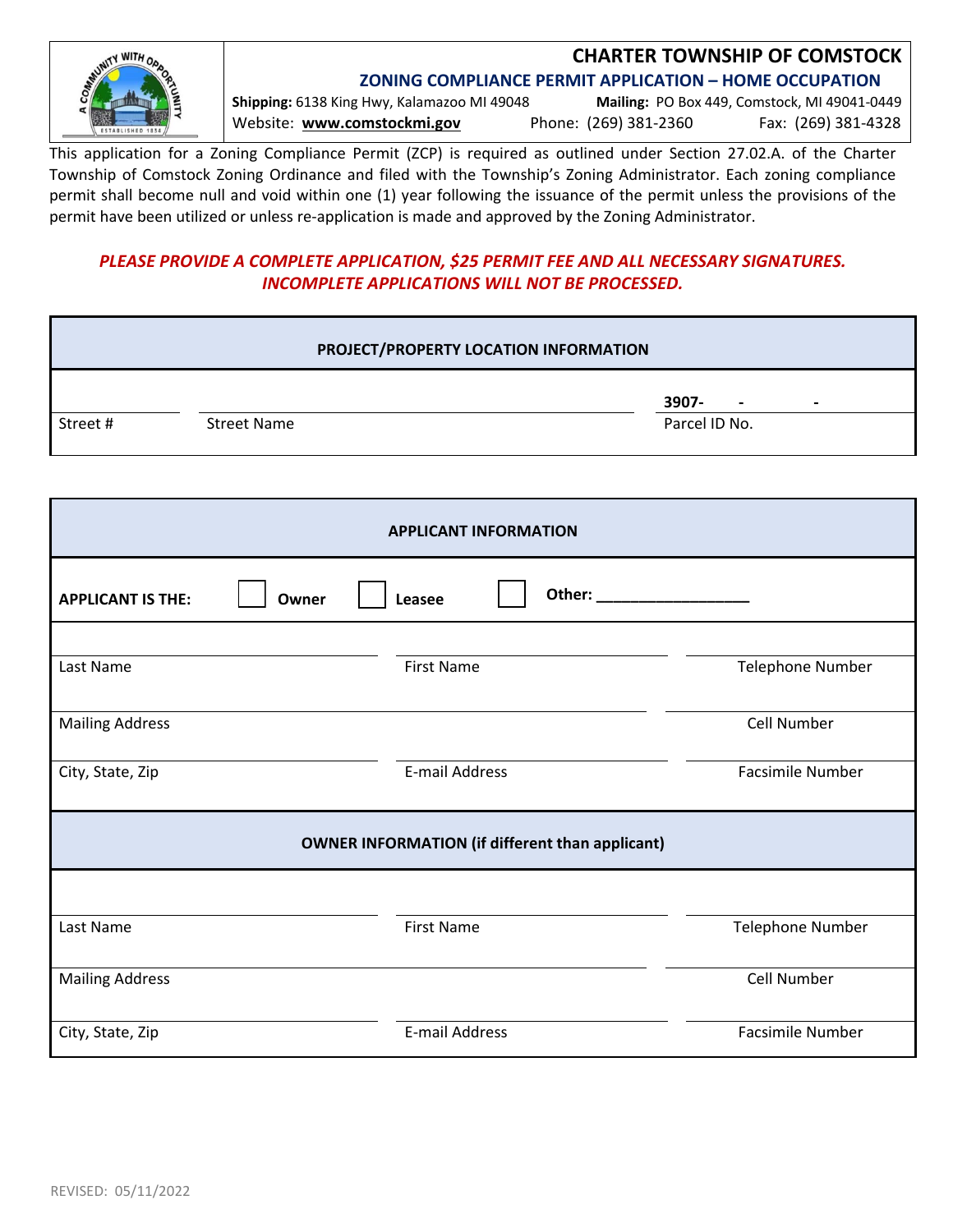## **DESCRIBE THE HOME OCCUPATION**

*Please describe the nature of the business/use, hours of operation, square footage for the occupation in the building(s) (a floor plan will suffice), any outdoor activity anticipated, any exterior changes necessary to the house/garage/yard, etc. for the home occupation.*

## **WHERE**

| WNCKC                                                                                                                                                                                                                                                                                                   |  |
|---------------------------------------------------------------------------------------------------------------------------------------------------------------------------------------------------------------------------------------------------------------------------------------------------------|--|
| Will the home occupation be conducted in the house? yes ____<br>no and a series of the series of the series of the series of the series of the series of the series of the series of the series of the series of the series of the series of the series of the series of the series of the ser          |  |
| Will the home occupation be conducted in an attached garage?<br>ves<br>no dia masa di kacamatan ing kacamatan ing kacamatan ing kacamatan ing kacamatan ing kacamatan ing kacamatan d<br>Sebagai pada kacamatan ing kacamatan ing kacamatan ing kacamatan ing kacamatan ing kacamatan di anggo kacamata |  |
| Will the home occupation be conducted in a detached garage/accessory building?<br>ves<br>$\mathsf{no} \_\_$                                                                                                                                                                                             |  |
| <b>EMPLOYEES</b>                                                                                                                                                                                                                                                                                        |  |
| Will employees report to and/or work out the home? yes ____<br>$\overline{\mathsf{no}}_{\phantom{0}\underline{\qquad}}$                                                                                                                                                                                 |  |
| If yes, does the employee(s) reside in the home as his/her principal residence? yes<br>no l                                                                                                                                                                                                             |  |
| 7.7.17                                                                                                                                                                                                                                                                                                  |  |

### SIGNS

Will an exterior sign be placed on the property advertising the home occupation? yes \_\_\_ no \_\_\_

### **AUTHORITY TO FILE APPLICATION**

I hereby agree to conform to all applicable laws and regulations of Comstock Township, Kalamazoo County and State of Michigan (as may be applicable to my home occupation) and certify that the information provided on this application and accompanying documents is complete, true and accurate to the best of my knowledge.

**APPLICATIONS WILL NOT BE ACCEPTED WITHOUT SIGNATURE OF PROPERTY OWNER. If other than property owner, attach authorization form.**

| Applicant Signature:      | Date |
|---------------------------|------|
| Property Owner Signature: | Date |